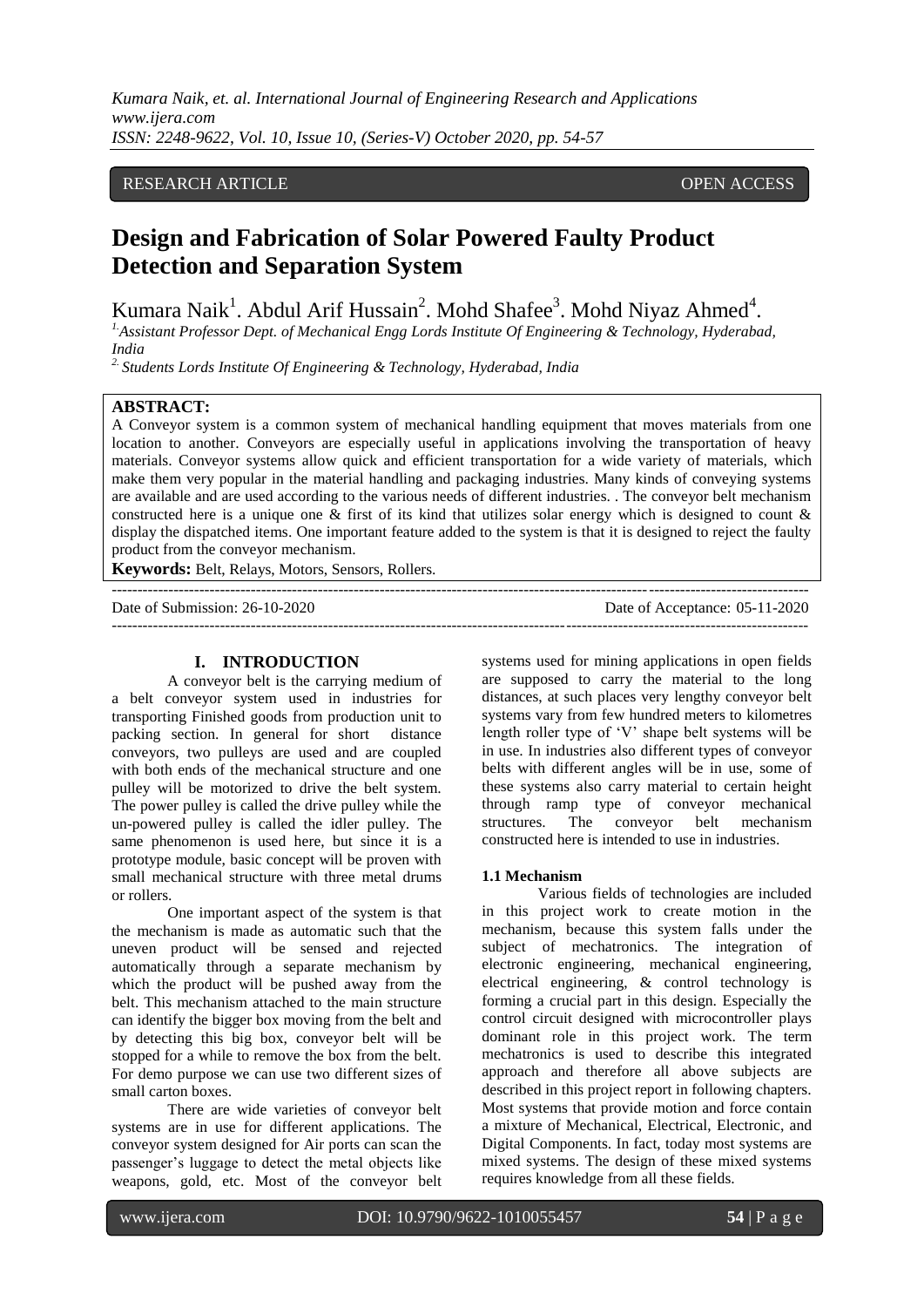*Kumara Naik, et. al. International Journal of Engineering Research and Applications www.ijera.com ISSN: 2248-9622, Vol. 10, Issue 10, (Series-V) October 2020, pp. 54-57*

### **1.2 Microcontroller**

The controller used here is belongs to 8051 family architecture & often it is referred to as MCS-51. This microcontroller is having an 8-bit data bus. In this family some of the controllers are capable of addressing 64K of program memory and a separate 64K of data memory. The 8051 has 4K of code memory implemented as on-chip Read Only Memory (ROM). The 8051 has 128 bytes of internal Random Access Memory (RAM). The 8051 has two timer/counters, a serial port, 4 general purpose parallel input/output ports, and interrupt control logic with five sources of interrupts. Besides internal RAM, the 8051 has various Special Function Registers (SFR), which are the control and data registers for on-chip facilities. The SFRs also include the accumulator, the B register, and the Program Status Word (PSW), which contains the CPU flags. Programming the various internal hardware facilities of the 8051 is achieved by placing the appropriate control words into the corresponding SFR"s.

## **II. MATERIAL SPECIFICATION**

The overall function as per the circuit diagram begins with faulty product sensing circuit. Faulty product is defined as slightly bigger size box when compared with normal size box. For demo purpose, two different sizes carton or cardboard boxes can be used in which bigger size box is considered as faulty product and small size box is considered as acceptable product. Size of the box is detected through IR sensors for which two sets of IR sensors are used to detect both sizes boxes individually. Adequate boxes are allowed to travel through the belt and are delivered in to a big carton arranged below adjacent to the mechanism and unallowed boxes are pushed away from the moving belt through a specially designed mechanism attached to the main mechanical structure. The following is the description of box sensing circuits.

#### **2.1 Solar energy & panel**

Solar energy can be converted in to electrical energy using solar panel constructed with photo-voltaic cells, it is a free energy source, safe and does not pollute the environment and thus will be



An extremely viable alternative in the days to come. One way to utilize the solar energy is to generate electricity directly from the sunlight by photovoltaic conversion. Since photovoltaic modules have now become extensively available in the country.

#### **2.2 Conveyor belts**

The conveyor belt system consists of a continuous moving belt that carries materials or packages from one place to another. This belting system is also used in conveyor transport systems such as moving sidewalks or escalators, as well as on many manufacturing assembly lines. A conveyor belt or belt conveyor consist of two end pulleys and is usually suspended with a continuous loop of material that rotates about them. The materials used often comprise rubber coated steel cords and fabric.



**Fig 2.** Conveyor belt

#### **2.3 Ball bearing slides**

It is also called "ball slides," ball bearing slides are the most common type of linear slide. Ball bearing slides offer smooth precision motion along a single-axis linear design, aided by ball bearings housed in the linear base, with self-lubrication properties that increase reliability. Ball bearing slide applications include delicate instrumentation, robotic assembly, cabinetry, and high-end appliances, which primarily serve the manufacturing industry but also the furniture, electronics and construction industries. For example, a widely used ball bearing slide in the furniture industry is a ball bearing drawer slide.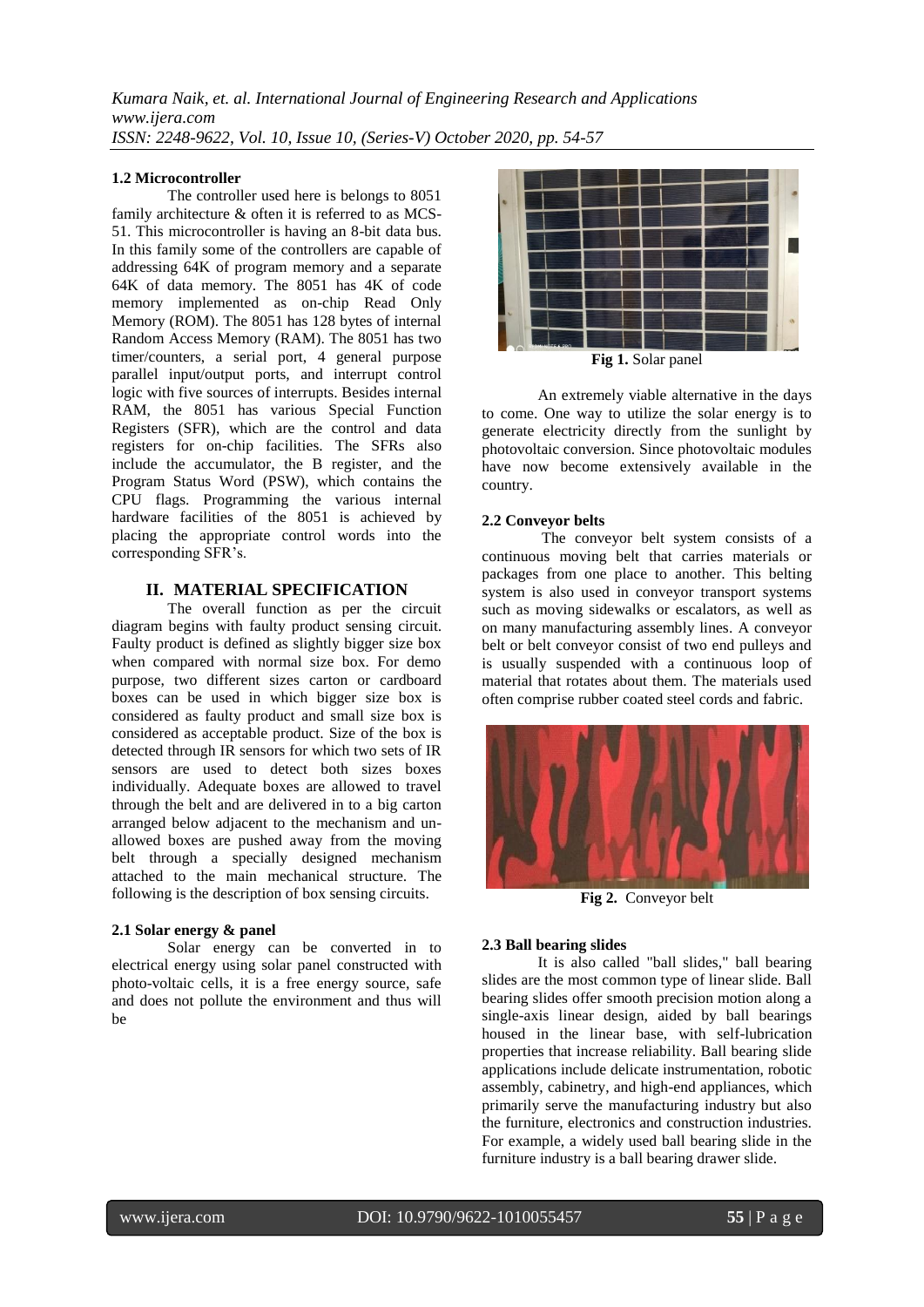*Kumara Naik, et. al. International Journal of Engineering Research and Applications www.ijera.com ISSN: 2248-9622, Vol. 10, Issue 10, (Series-V) October 2020, pp. 54-57*

#### **2.4 Mechatronics**

Mechatronics is an engineering field which involves various fields of technologies working together can be called as Mechatronics. All most all electro-mechanical machines designed for hundreds of applications falls under the subject of Mechatronics. The procedure begins from mechanical structure and its related mechanisms driven through electrical components like motors, solenoid coils, etc. The control circuit that restricts the mechanical transmission through electrical devices will be in function based on the input & output signals obtained from the sensors.

## **III. MECHANICAL CONSTRUCTION**

The basic mechanical structure that holds all mechanical, electrical & Electronic components is constructed with  $\frac{3}{4}$ " aluminium right angles. Since the conveyor belt moving mechanism should able to cover little distance and solar panel occupies nearly 13" square space over the top of structure, nearly 40" rectangular structure with a height of 24" is considered and constructed accordingly. This is the main frame of this machine and entire control circuit along with its moving mechanism is arranged over this structure. The faulty product rejecting mechanism is constructed separately and it is attached to the main structure. This structure is also constructed using same aluminium channels.

#### **3.1 Rack and pinion**

To convert rotary motion of the motor in to linear motion, rack and pinion method must be adopted to create movements in horizontally moving mechanisms. A rack and pinion is a type of linear actuator that comprises a pair of gears which convert rotational motion into linear motion. A circular gear called "the pinion" engages teeth on a linear "gear" bar called "the rack". Rotational motion applied to the pinion causes the rack to move relative to the pinion, thereby translating the rotational motion of the pinion into linear motion. For example, in a rack railway, the rotation of a pinion mounted on a locomotive or a rail car engages a rack between the rails and forces a train up a steep slope.

#### **3.3 DC Motor**

A DC motor is any of a class of electrical machines that converts direct current electrical power into mechanical power.



**Fig 3**. DC Motor

The most common types rely on the forces produced by magnetic fields. Nearly all types of DC motors have some internal mechanism, either electromechanical or electronic; to periodically change the direction of current flow in part of the motor. Most types produce rotary motion; a linear motor directly produces force and motion in a straight line.

DC motors were the first type widely used, since they could be powered from existing directcurrent lighting power distribution systems.

A DC motor's speed can be controlled over a wide range, using either a variable supply voltage or by changing the strength of current in its field windings.

#### **IV. CONCLUSION**

The project work "Solar based faulty product detection & separation system is a unique system, the digital conveyor belt that counts the dispatched products & regrets the faulty product" designed and developed successfully, for the demonstration purpose a small prototype module is constructed & results are found to be satisfactorily. While designing and developing this proto type module, we have consulted few experts those who are having knowledge in mechatronics, these professionals working at different organizations belongs to Hyderabad helped us while fabricating the machine. Since it is a prototype module, much amount is not invested, the whole machine is constructed with locally available components, especially the mechanical components used in this project work are procured from mechanical fabricators, and they are not up to the requirement, lot of modifications must be carried out in design & is essential to make it as real working system. Hence, the machine is to be enhanced further for obtaining better results.

The prototype module constructed for the demonstration purpose can be said as automatic.